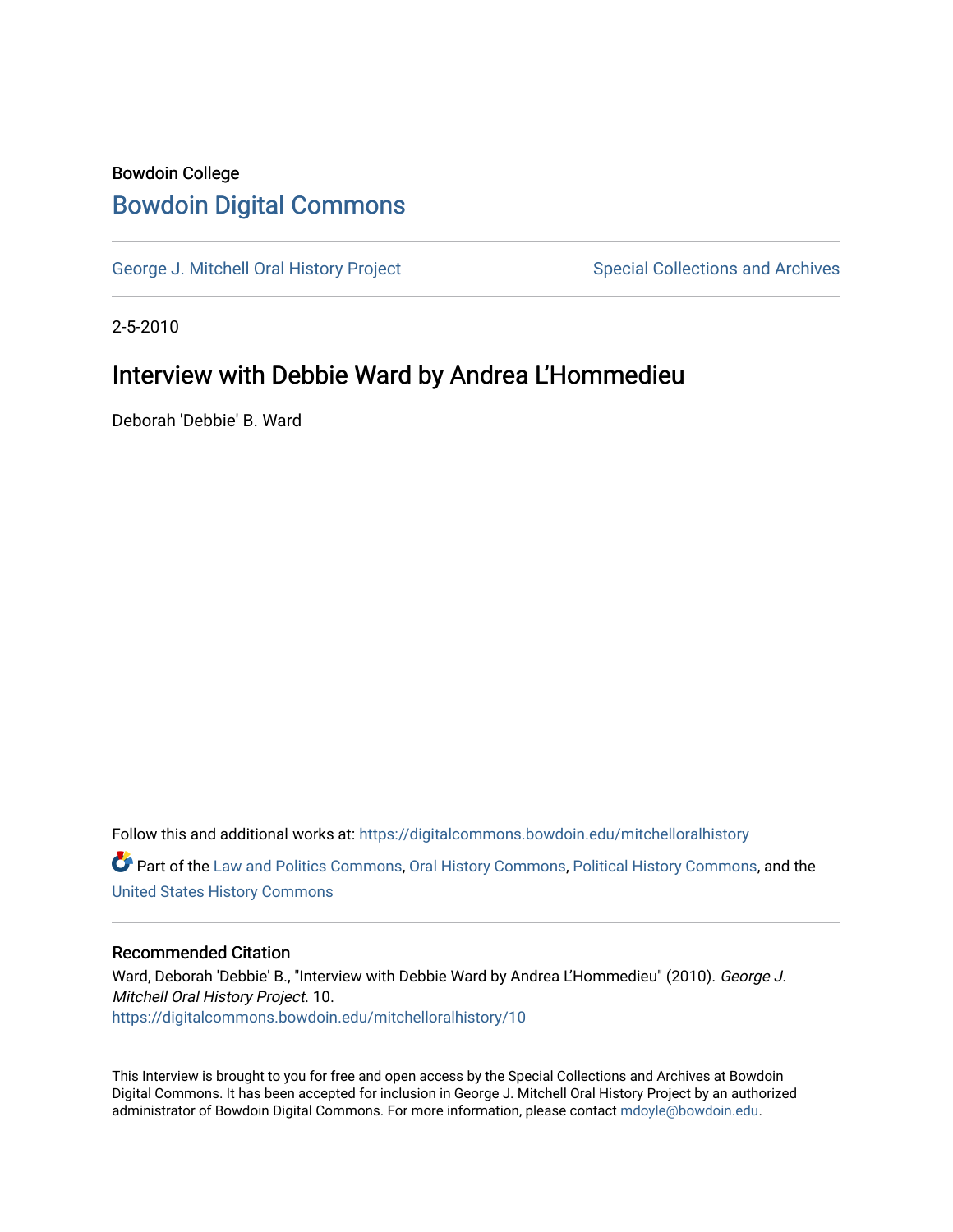## *George J. Mitchell Oral History Project*

*Special Collections & Archives, Bowdoin College Library, 3000 College Sta., Brunswick, Maine 04011* © Bowdoin College

### **Deborah B. "Debbie" Ward GMOH# 190**

(*Interviewer: Andrea L'Hommedieu*) February 5, 2010

**Andrea L'Hommedieu:** This is an interview for the George J. Mitchell Oral History Project at Bowdoin College. The date is February 5, 2010, and I'm at the home of Debbie Ward in Saco, Maine, and this is Andrea L'Hommedieu. Debbie, could you start just by giving me your full name.

**Deborah Ward:** Yes, it's Deborah (Bedard) Ward, my maiden name is Bedard, and I grew up here in Saco.

AL: You did, and what's your date of birth?

**DW:** 3/22/1951.

**AL:** And so you grew up in the Saco community, and as a matter of fact, in the house we're sitting in now.

**DW:** That's correct, yes.

AL: So it passed down from your parents to you?

**DW:** Yes, I live in Virginia now, and I still wanted a connection to Maine, and so I come up here quite a bit.

AL: So the '50s, the late '50s and through the '60s were mostly your childhood recollections. What was it like in Saco at that time? Tell me a little bit about the community and your family and what your memories are.

**DW:** Well, it's a small community, I mean everybody knew everybody else, you didn't go anywhere that they didn't know you or know your parents or whatever. I basically went to three schools here, kindergarten, and then on to Burns School, and then on to Thornton Academy, and I graduated from there in 1969. And I come from a French family, but we did not speak French here because my mother was not French.

**AL:** Oh, your dad's side was?

**DW:** My dad's side was French and they spoke it, when they got together it was more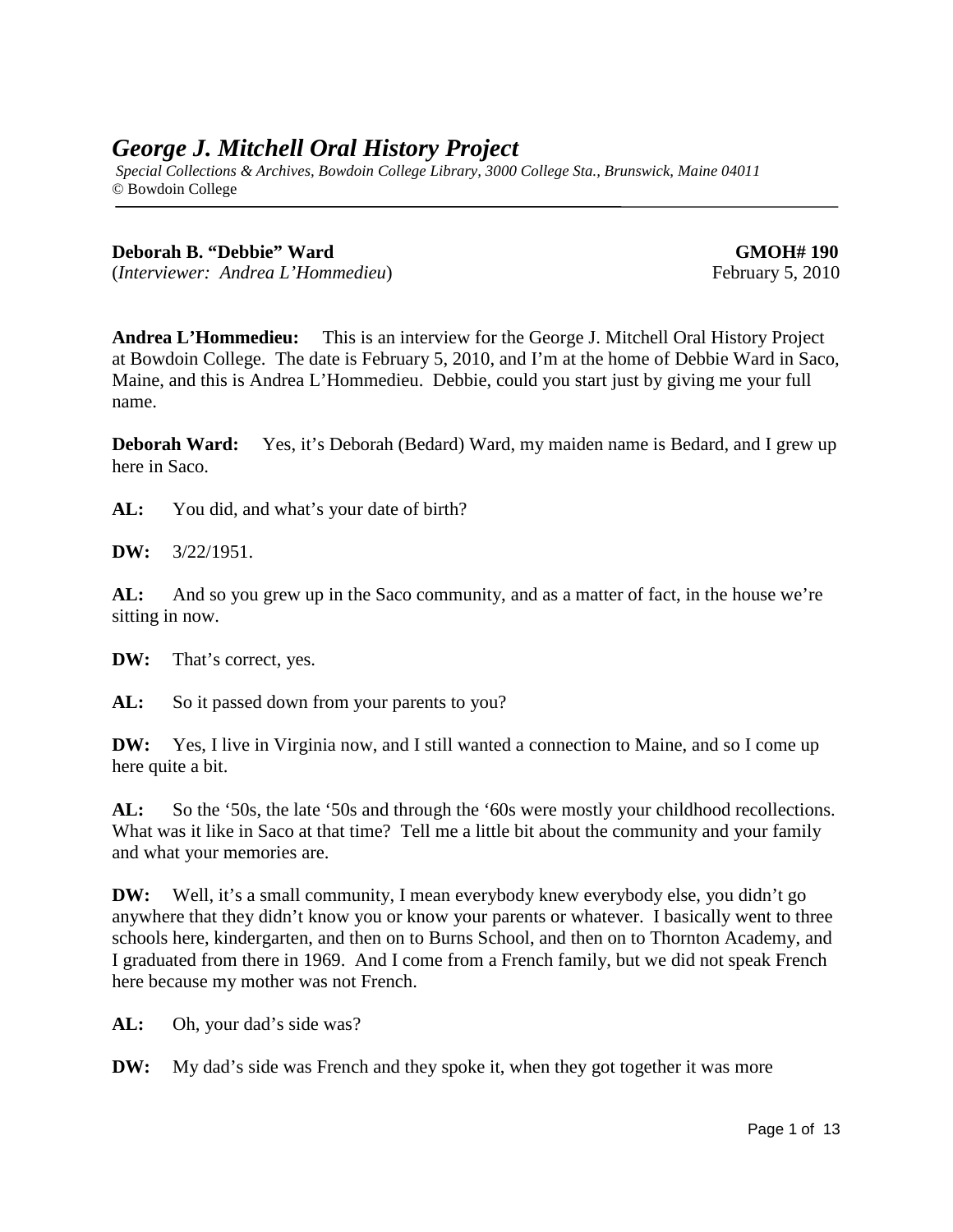Canadian French, but they talked French to each other all the time.

AL: And where did your mother hail from?

**DW:** She's from Dover, New Hampshire, they met down in Old Orchard Beach. But I did not grow up, unfortunately, learning to speak French. I regret that terribly.

**AL:** Well, our generation, there weren't a lot of households where you learned it unless both parents were French.

**DW:** Right, right.

AL: So what did you do for social activities growing up in Saco, did you do a lot of things around church activities, or was it more in the community?

**DW:** Well, I did things around church; I was in the Girl Scouts it seemed like forever. When I got into high school we had these two sororities that were not connected to the high school, but I was in one of those and we used to do things, like at Thanksgiving we did Thanksgiving baskets for families who weren't going to have a Thanksgiving, and at Christmas we did gifts and things like that, so we were pretty community oriented. My folks were very community oriented, so I got a lot of that from them.

**AL:** Oh, were they.

**DW:** Yes, very much so.

AL: And what did your parents do for occupations?

**DW:** My father was a machinist at a company here in Saco called Garland Manufacturing Company, and he worked there for fifty-some odd years, and my mom was a homemaker, but she also had a little side business that she did out of the house, she was a baker, and she was very well known in Saco for her cakes and pies and things like that. When they had a church fair she'd bake pies, and her pies were sold before the fair even opened, and they were excellent, yeah, it was very nice.

AL: And did you have brothers and sisters?

**DW:** I do, I had an older brother and an older sister, I'm the youngest. And my brother was fifteen years old when I was born, so there was quite an age difference. And my sister's eight years older than I am, but my brother unfortunately passed away when he was twenty-one. He was in the service, but it was not service related, he got spinal meningitis, and he was over in France, and so that was pretty difficult. And my sister lives here in Saco, she works down at the Saco-Biddeford Savings Bank, and her husband was a teacher at Thornton Academy and is retired from that, and now does some lobstering.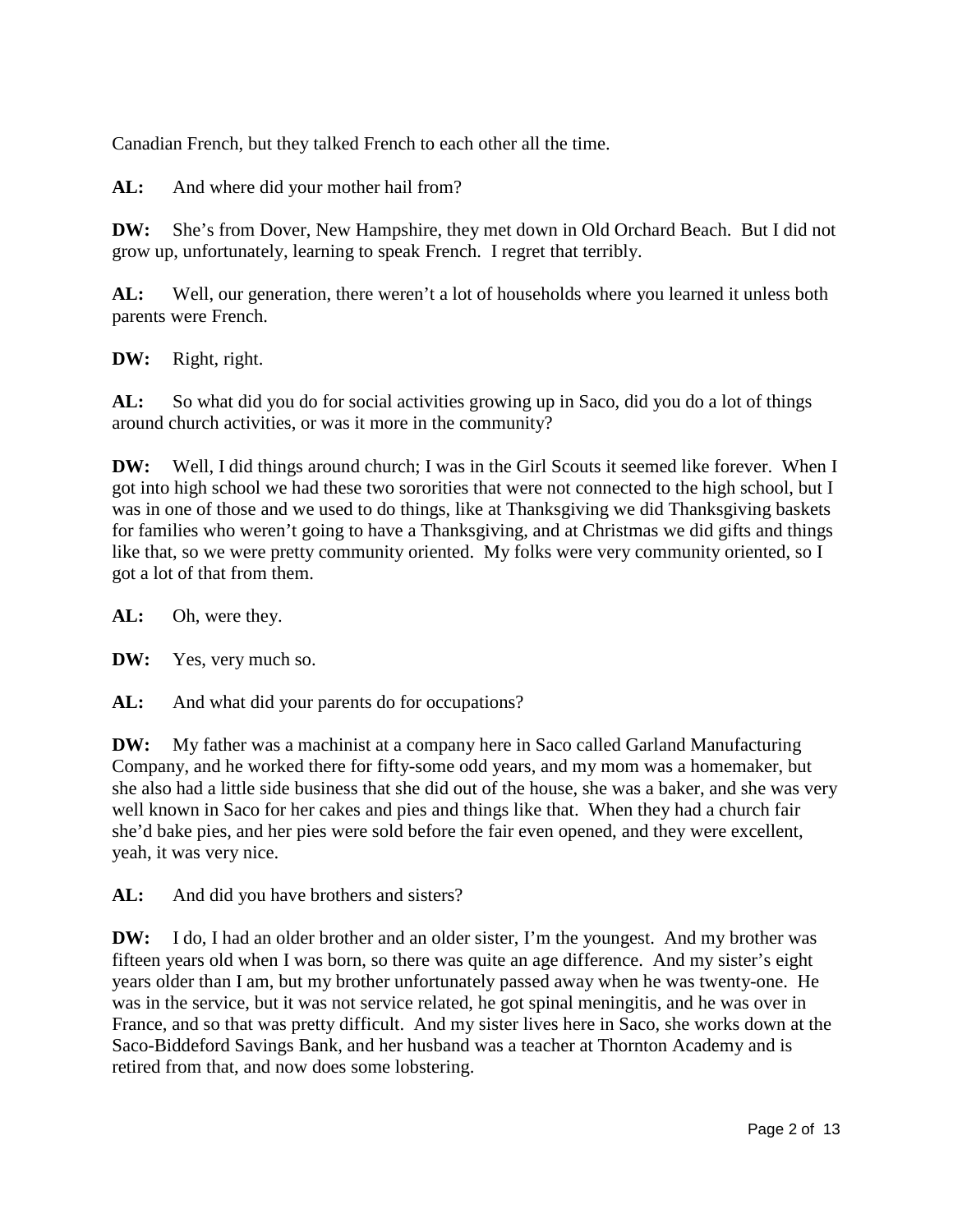**AL:** And so you make, you split your time between Virginia and Maine.

**DW:** Yes.

AL: And are you able to, is that not a bad commute, how do you do it?

**DW:** Well no, because I fly, it's only three hours total flying, so that's pretty good. I try to do it at least once a month, and in the summer I like to try and do it more than that because the Virginia summers are terrible. And I like to try and stay for a week at a time if I can. My children are now in Virginia so it's a real tug, and I have my first granddaughter who just turned one, so she's down there. I love to come up here but it's like I hate to leave her, she's growing up.

**AL:** And so tell me, you got out of high school, where did you go from there? I don't know where you maybe -

**DW:** I went to Westbrook College in Portland, to an associate's program as a secretary, and after I got out of school I actually went to work at Westbrook College in the nursing department, I was a secretary for the nursing department for two years. And in high school I'd been in the Saco Young Democrats, and then we kind of folded up, but then as we got older, in our early twenties, we brought it back to life again. Mike Aube and myself and Barry Hobbins, to name a few, we really got involved when Bill Hathaway was running against Margaret Chase Smith, that was our really first big campaign. And we opened up a headquarters, the Young Democrats did.

**AL:** That was in '72, right?

**DW:** 'Seventy-two, yes, and there were some of the older Democrats here in Saco that were glad to have young people involved, but then there were some of the others that kind of felt like we were stepping on their toes. And so when we opened this headquarters, they were going to open up their own separate one. And we finally, with my dad and my uncle, who was in the legislature, and some of the people who were supporting us said, "No, these kids have already got this place, let's work with them," so we did. But we worked very hard on the Hathaway campaign, and McGovern of course. So it was I think in that light that I kind of became aware of George Mitchell.

**AL:** And so what sort of things did you do in that '72 campaign to support Hathaway, I mean was it stuffing envelopes, you know, everything?

**DW:** We did everything.

**AL:** Canvassing?

**DW:** Canvassing, stuffing envelopes, making telephone calls, back checking at the polls. We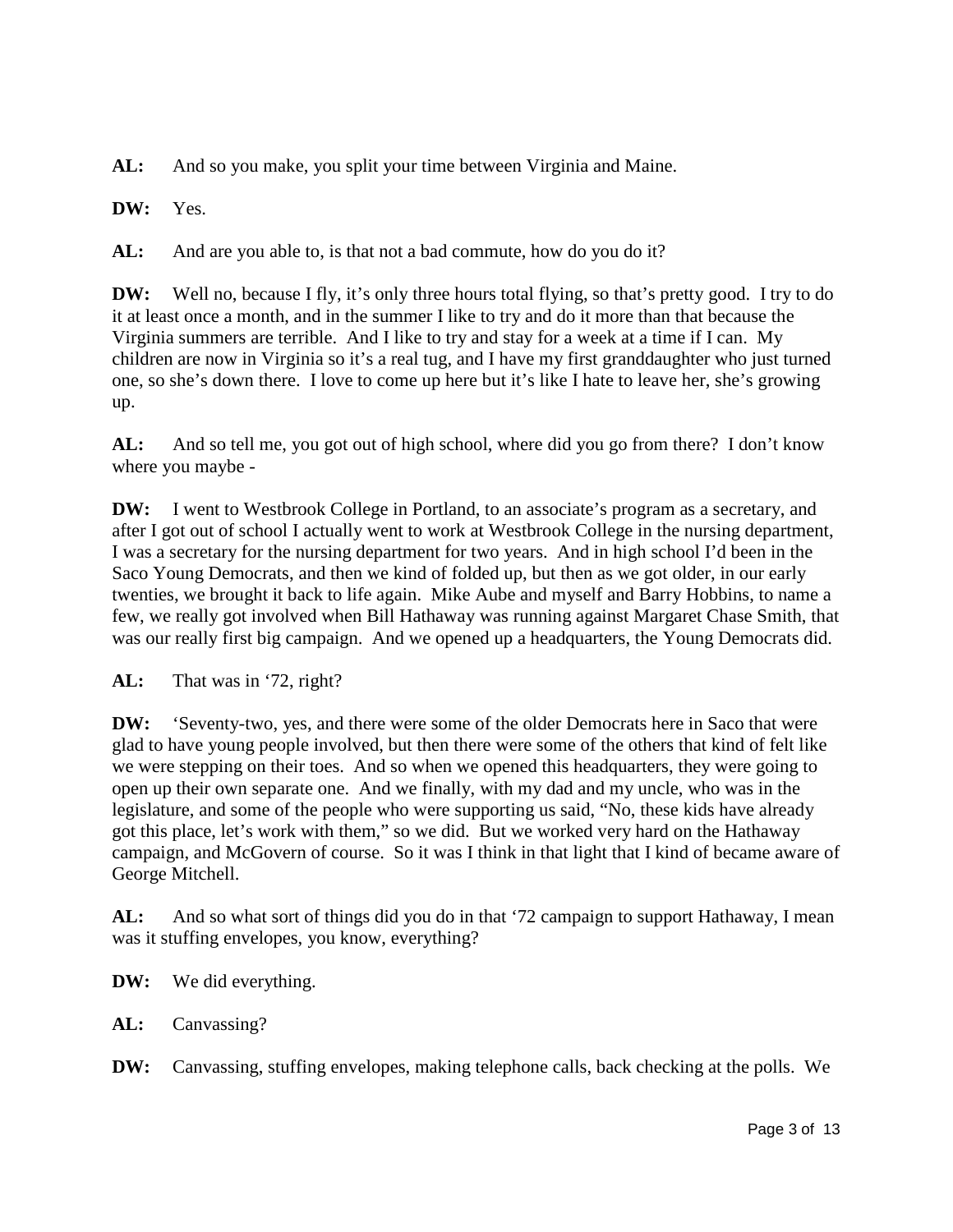actually had Bill Hathaway come here for a day, a Saturday, and we put on a senior citizens breakfast, and I can't remember where it was now, it must have been in one of the churches that let us use their hall, and I mean we made the eggs and we did the toast, we did it all, and he spoke at that. And then of course Camp Ellis has always had that problem, the erosion problem down there with the beach, and so we had gotten a bunch of the fishermen and everything from Camp Ellis together and we took him down there and had him speak to them. And then we took him down to some shops on Main Street, he'd walk the shops, and then we had a reception for him in our little headquarters. So it was really a full day, and he was pretty pleased with it. And we kept right on plugging along, and we were busy, we were really busy. We did a lot on that campaign and we got out quite a bit of the vote, and he won here in Saco.

**AL:** Do you recall some of the older Democrats who were supportive of your young enthusiasm?

**DW:** Yes, Phyllis Deschambeault, she was a register of deeds in York County, and she was always the highest vote getter. And so people loved to be associated with her because she always, in fact I think that day we asked her if she would go around with Hathaway to the shops, to introduce him. So yes, that worked out very well. She was supportive, of course my dad was supportive, and my uncle, and Mike Aube's parents. And I'm trying to think of who else, most of them were supportive, but there were some who just did not think that the party was ready for us to take it over.

**AL:** And you mentioned your father being very community oriented, did that also follow that he was politically active at all, or just supportive?

**DW:** Yes, he was active. Not in the sense that he held a public office, but he was very involved with the local Democratic Party and the county Democratic Party, and went to the state conventions and did things like that. So yes, going back to Muskie in '72, when he decided that he wasn't going to run, at the convention he pulled out, I went to that convention. I had no role, but I went, just to see it, and I flew down with the Maine delegation and, they chartered a plane, and when we flew back the Muskies were on the plane with us. And so I think it was Severin Beliveau and Harold came up to me and said, "Look, you guys are from the southern part of the state, do you think you can call and get some people to the airport to greet Muskie when he…" So I called my father, and one of the pages for the delegation was from Saco and he called his parents, and it turned out there were about fifty, seventy-five people there to meet him, and we're talking about within hours of calling and getting them to the airport.

AL: But that's so important though, too, to arrive back in Maine to get greeted by people.

**DW:** Right, yes, and I think he gave a little speech, and it wasn't any big thing but he was pleased that people had come. They had signs and everything; I mean they really welcomed him back.

**AL:** Well, that's a great story. And so it was around that time that you first, George Mitchell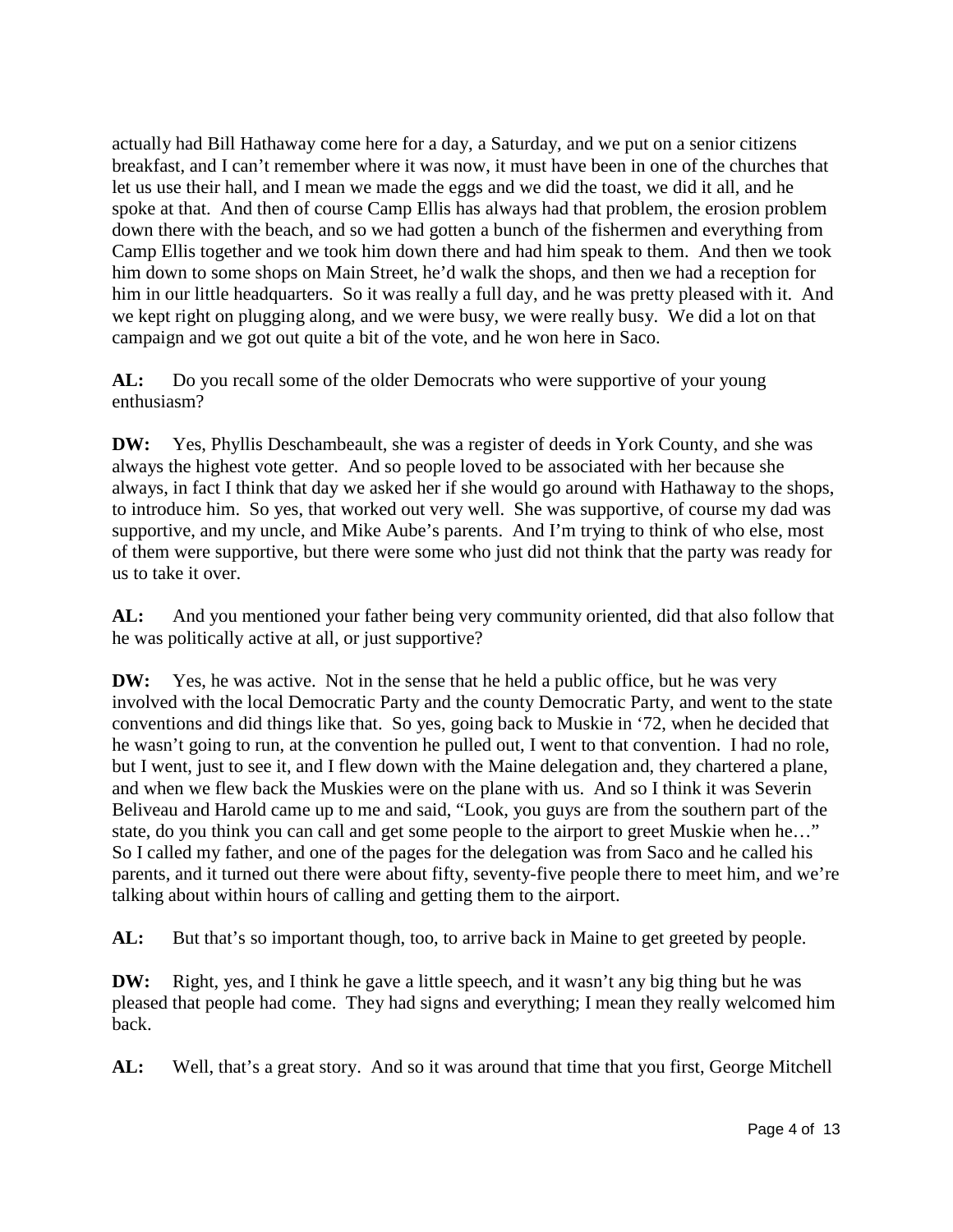came on your radar?

**DW:** Yes, and I was still working at Westbrook and, oh, he was just, to me he used to, well still to this day, he has to be *the* most intelligent person I've ever met. He has that ability to take complex problems or situations and explain them so that everybody understands, which I just think is fascinating, to watch him do it, it looks like his mind's working while he's putting it all together. And so I just thought he was really a nice man, just very nice. And so I had said to him, "If you ever decide to run for office, I'd really like to work for you."

And I guess he tucked it in the back of his mind, and in 1973, I think it was in September, he hired me, asked me if I'd come to work for him. I was still working at Westbrook College, and it was funny because the day that I was getting ready to tell them that I would be leaving to join the Mitchell campaign, the president of the college, of course Westbrook was a very small college and he had known me as a student and now knew me as an employee, and we were having a reception in the nursing department and he came up and stayed for a while. And he pulled me into one of the classrooms and he said, "Don't you think it's time you did something different?" He said, "This is no place for you, you've got much more talent than what you're using here." And I said to him, "It's amazing that you should say this," I said, "because today I'm getting ready to tell them that I'm leaving to join the Mitchell campaign." Well he was ecstatic; I mean he thought that was wonderful. He had to remind me that it was not his party, but he was thrilled for me that I was going to do it.

And so that's how it started. In later years, when George would introduce me to people at things, this was long after the campaign was over, he always introduced me as, I was the first political person he'd ever hired.

AL: Really, isn't that, that's neat.

**DW:** Yeah, yeah.

AL: So when you took that position, where was your office, what did you have for resources, what were the first things you had to do?

**DW:** We didn't have a whole lot; I can tell you that because this was a whole year before the election, we hadn't even gone through the primary yet. And thank goodness for Bob Dunfey, he gave us a hotel room that we kind of turned into an office. I don't remember what floor it was on, but it was in the Eastland Hotel, and Mike Aube and I worked out of there.

AL: Oh, so he just, he gave you a room.

**DW:** Yes, we had a couple desks but not much else, some phones type thing, and we just started setting the office up and getting ready. And George's brother-in-law, well Barbara and Eddie Atkins, Eddie was wonderful. I don't care what we needed for office supplies, we'd call Eddie and Eddie would get it for us, you know, down it would come. They were fabulous.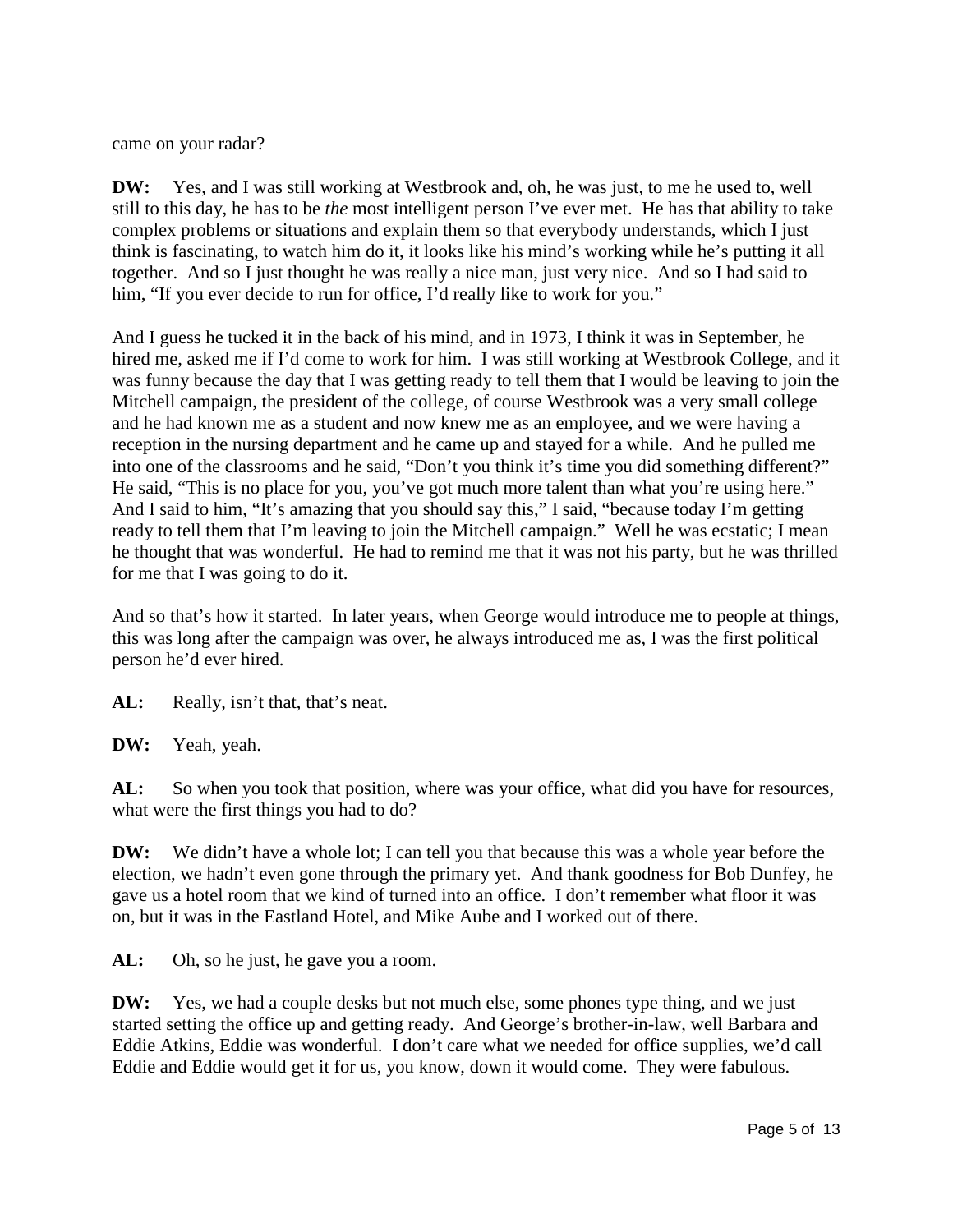And so we stayed there, and I don't exactly remember how long we stayed there, but as we were getting towards really gearing up for the primary, we moved into a storefront on Congress Street, still part of the Eastland Hotel, and it was this one big large room. And George had Herbie Schwartz, who was an interior decorator come in, and I think he did this gratis for us. Well he came in and he designed the office, he put up a wall, and George's colors were blue, not a Williamsburg blue, but something along those lines, and so we had this big blue wall and he rearranged it. And I was out front as the receptionist, and then in the back were all the workers, Michael and Tony Buxton and Jay McCloskey. But it was wonderful, I mean it was beautiful, it was great, right on Congress Street, big sign, "Mitchell for Governor," so that was pretty neat.

**AL:** And so was a lot of it building, must have been building a volunteer base and a voter base.

**DW:** Yes. Of course we relied a lot on people in the outlying, people on the Democratic committees and those people that were supporting George really supported George, they really helped put all these lists together and all of that. And the Cumberland County people that were supporting George, they were great. There were a lot of these older women, probably they were my age now, but to me then they were older women, that were affectionately dubbed the 'menopause mob,' and they would do anything we asked them to do. There was Bernadette Lee *(sounds like),* Peggy Regan *(sounds like)*, Eleanor Maloney, just these incredible women that, you'd call them up and everything was, "Okay dear, when do you need it?" They were just fabulous, they were just fabulous, because they didn't hesitate to give George advice. If he was not doing exactly what they thought he should, they did not hesitate to tell him. But they were great, they were really great.

AL: How did George take that sort of advice?

**DW:** Oh, he took it fine, he didn't argue with them or anything, he was just always, 'well I'll take that into consideration.' Yes, just very kind to them, yes.

**AL:** And I interrupted you, do you recall what you were about to say? We were talking about the volunteers, we had the older women, and were there any other groups?

**DW:** Those are the ones that I, there were a lot of groups on the outside, but this was his main office. So in the beginning we just saw people come in like this, they were, not a lot that I can recall who came into our office, but we had different places that they would go and do things. And I'm trying to remember, it must have been in the general election – and once the cities opened up their own headquarters of course, we didn't see many volunteers in the main office at all, they would go to the city headquarters and work out of the city headquarters because then it became the Democratic slate, not just George, so. I'm trying to think who else would come into our office.

**AL:** Well tell me what it was like to work with Tony Buxton and Mike Aube in those early -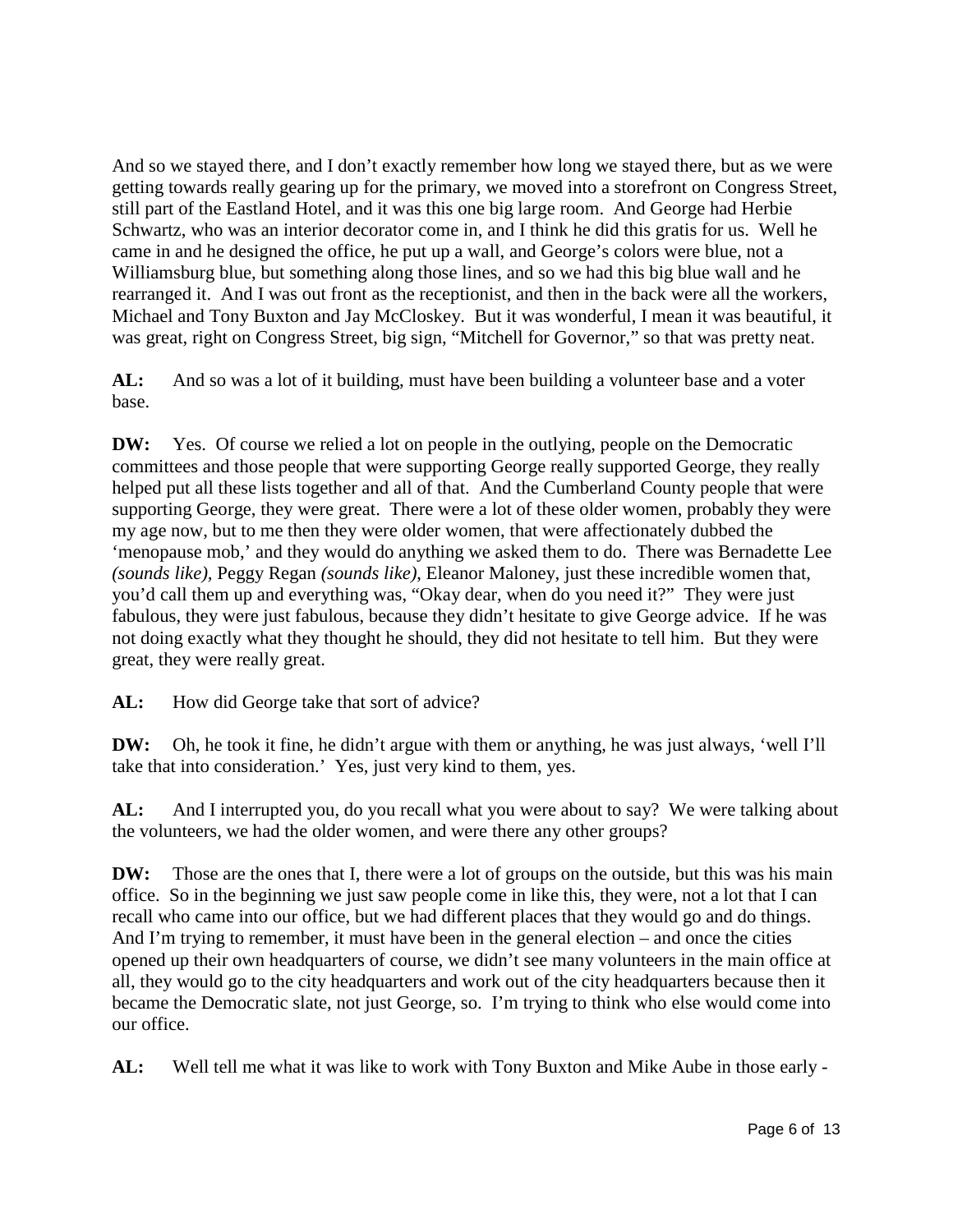**DW:** We had fun. It was hard work and we did a lot, but it was fun group because we were all about the same age, and there's nothing like working on a campaign, I would encourage anybody that can to do it, because you basically eat, sleep, whatever with them all day long, I mean this is a commitment. And you're so into it, because this is where your passion is, it's right, you want to help elect this person, that you're willing to do it day and night and lose sleep and all of that. And so we just were really one cohesive group in this office, day and night, just going at it.

A lot more policy became made in our office, and for instance I did all the typing. And the greatest thing – now this is before computers of course, I don't know if you remember – IBM put out what they called a mag card reader? It was almost like a little floppy disk that you put this disk in and you typed and saved it, and then when you wanted to use it you'd have to keep putting the disk back in and you hit a key and it would type the whole thing out for you.

Well, I think it was Berl Bernhard, from Washington, that was doing a fund-raising letter for George. And I don't know how many hundreds of these letters I had to do. And every time you got finished a letter you'd have to take that thing out and put it back in to do the next letter, so it was in and out. And I had a friend come to help me one night, she was going to do some volunteer work, I said, "Well why don't you do some of those letters for me?" Well, she got reading the letters and there had been a typo, and I was like, 'oh God, I can't believe.' Luckily, George hadn't seen it, because I know he would have said something, and I'm hopeful that Berl Bernhard didn't see it either. But she caught it, and because that machine was so easy, we were able to make the correction, and of course you couldn't correct the ones that had already gone out, but from then on it was okay.

But that machine was really a life saver, because George insisted that every meeting he went to, whoever was with him had to get a list of the people that were there, and we sent thank you notes to everybody who attended a meeting that he went to. I can still remember most of those, we always started out with, "Just a note to thank you for coming to" wherever. But he insisted on it. So I bet some of these people around the state probably have fifty or sixty of these letters that they got from George over the course of that campaign.

**AL:** It's probably, even though it's an incredible amount of work, only in Maine could you probably possibly do it.

**DW:** Oh, I know, oh yes. And it's effective; I mean people love to get a thank you note for coming. I think George was really happy with these, I mean obviously he was happy, but I mean I think he really felt that these people should be thanked for taking the time to come out.

AL: And show interest, civic involvement.

**DW:** Right, right.

AL: So talk a little bit about as that primary proceeded, George ultimately won the primary.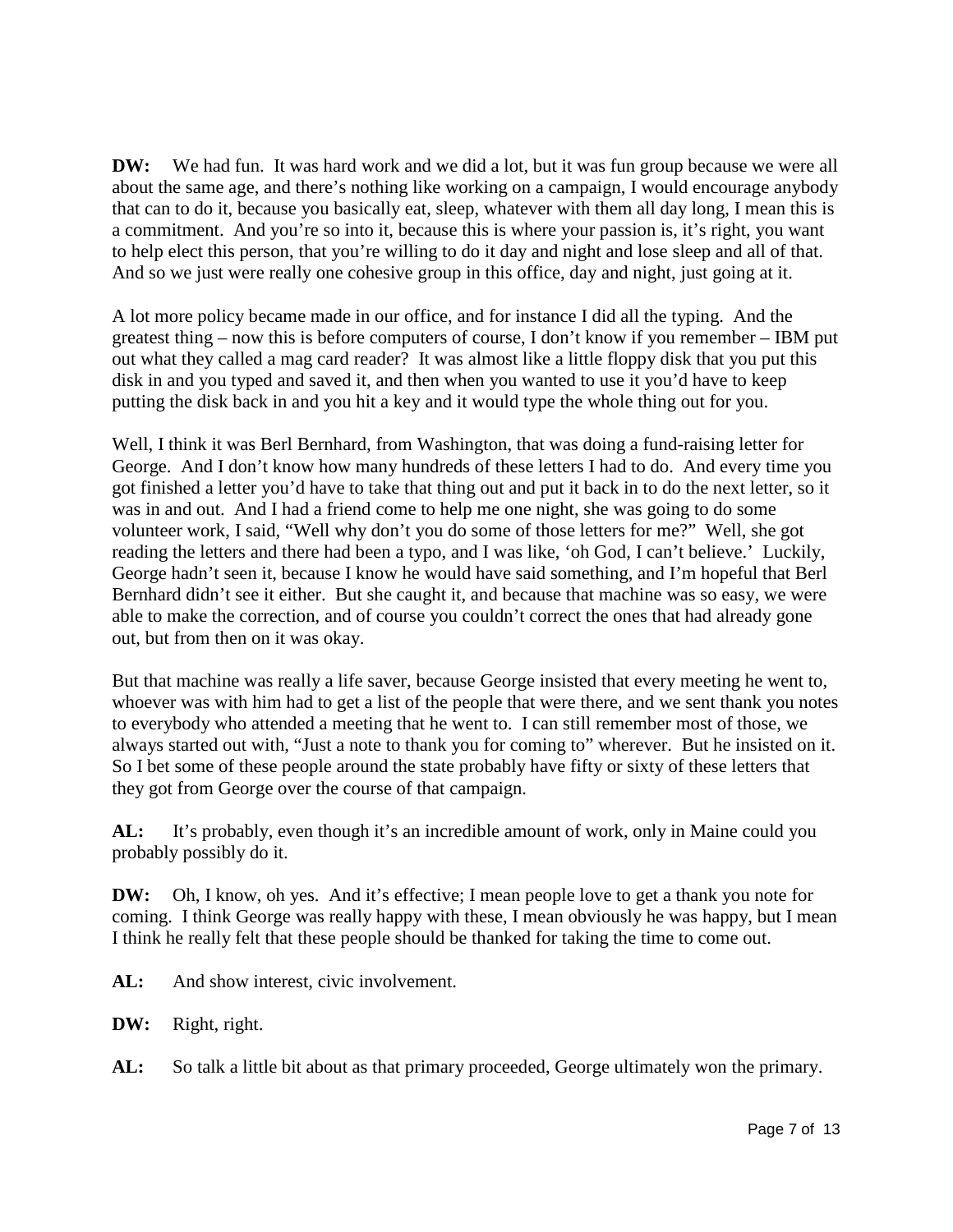**DW:** Won the primary, yes, yes, that was very exciting, because he beat Joe Brennan.

**AL:** Right, and also in Maine, everybody knows everybody, was that pretty tough to be against another Democrat that was well known?

**DW:** Oh, yes, we had somebody, Michael and I, both of us came from Saco, Lloyd LaFountain was a candidate in the primary, and Barry Hobbins worked for him, and I went to school with Barry from kindergarten on up, and Michael was just a year ahead of us, so we always kind of got the razz that we weren't supporting the local person, because we were supporting George. So yes, it was tough because, well I didn't know who all some of the people were because I was just getting basically into politics and everything. There were a lot of hard feelings when that primary was over.

**AL:** Locally, or -?

**DW:** Well, statewide, I mean people who -

AL: The Brennan supporters, right.

**DW:** The Brennan supporters, yes, a lot of hard feelings, and I think inevitably led to George's defeat. I don't think they could cross that line and support George in the general, so I think that that had a lot to do with it.

**AL:** I'm interested to know if, when there's a hard fought primary like that within one party, the Democratic Party in that primary, did you have any sense from the state party structure how the state party was effective? I mean, they have to play a neutral role, they're there to support Democrats in general. I guess I'm asking, did you ever get a sense of how they balance that?

**DW:** Well, they balance it by - They just don't take any position. Of course the people within, you know, each have their own feelings, but pretty much, when you come together as the state committee, you're there for the good of the whole party, regardless of what your individual feelings are, because the party's going to go on, and obviously the business that everybody's going to pull together afterwards and elect a Democrat to office. I don't think that there were any problems during the primary in terms of the party itself, I think everybody was just supporting their own person but looking forward to the party coming together afterwards.

**AL:** And so what was the campaign like? Obviously, in the end Longley won. Do you have a sense of when your campaign started to feel that Longley was gaining ground, or was it a total surprise?

**DW:** It was a total surprise to me. I can't say that it was to the others on the campaign. Because I was so busy, I mean some days I might come down and work out of Biddeford, and then at the end of the campaign I was working a lot in the Saco headquarters, working with those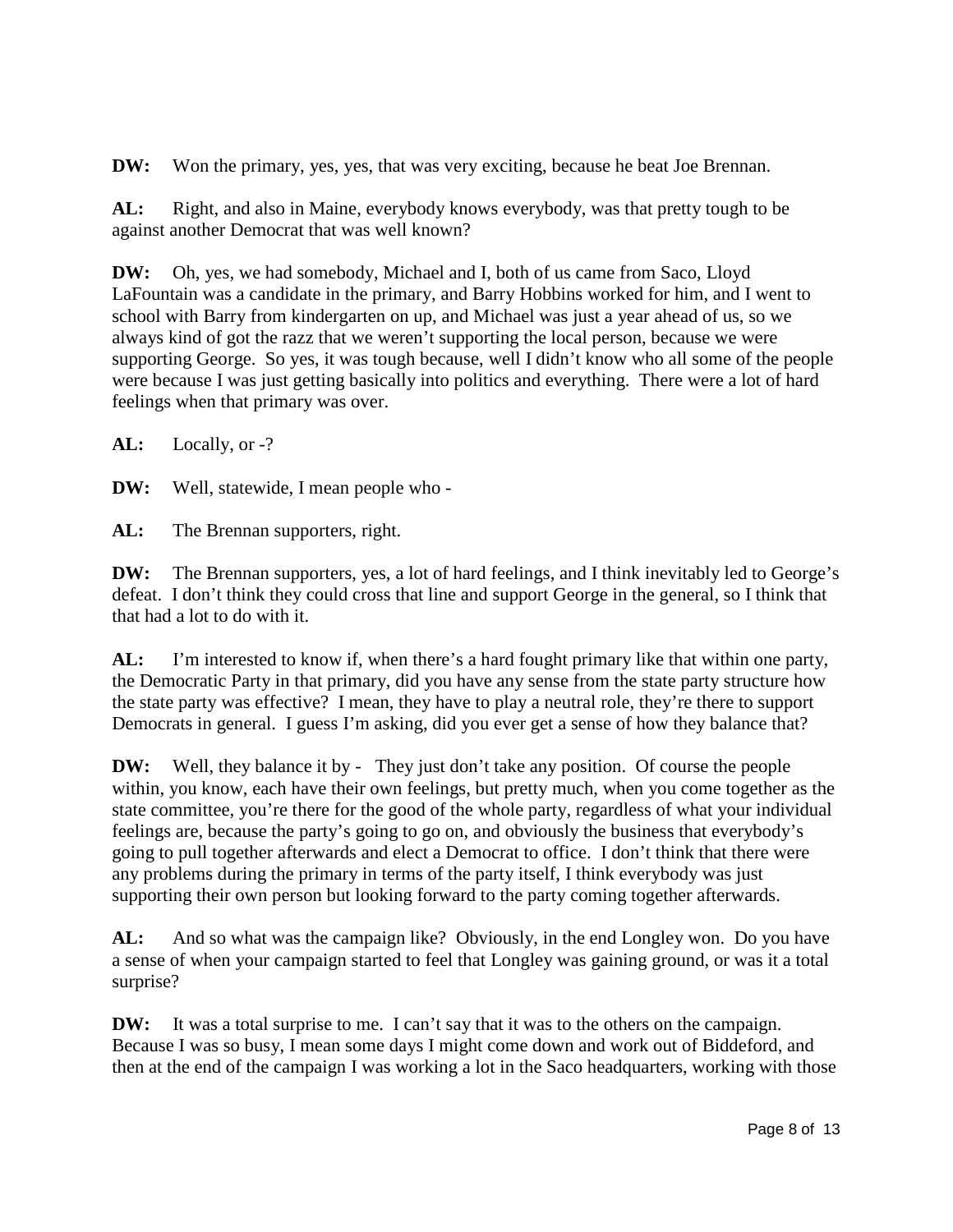people, so I wasn't always, we didn't have cell phones so that we were in touch with people all the time like people are today. I guess I had removed myself near the end of that from what was actually going on in there, so, and then of course the *Maine Sunday Telegram*, if I remember correctly, endorsed George, the Sunday before the election, so I was like, 'oh my God, this is great.' And then when that Tuesday night rolled around, I was absolutely devastated. We had worked so hard, and we just said it was so wrong, you know, the state was going to be the loser because George wasn't elected. It was tough; it was very, very tough. And for me, I had basically put all my eggs in one basket, George was going to win, 'hey, I'm going to have a job in Augusta.' I didn't think anything beyond that. So it was very tough, for me it was.

**AL:** And how did he handle it? You must have been all together on election night.

**DW:** Yes. Well, which was George, I mean obviously in front of all of us he, 'it's what it is.' We didn't spend time analyzing what we did wrong, or what we could have done or whatever. But the next morning he had us all down in the campaign office at eight o'clock, he came in and just really thanked us all for everything we'd done, and came around and hugged all of us individually, and it was tough to be way up here thinking everything's great and then to have that happen, yes, it was just like getting the chair knocked out from underneath him. Yes, it was very tough.

**AL:** And underneath you, too. What did you end up doing next?

**DW:** Interesting, I didn't know what I was going to do. And that old Westbrook College called me and said, "We have a house mother's position open." Now, I'm only twenty-three years old, and these kids are like eighteen to twenty, and I'm only three years older. And I thought, 'oh, my goodness, what am I going to do?' Well, I don't have anything else to do, so off I went, back to Westbrook, moving in a dorm with all these kids. And that was pretty rough, that was pretty rough.

But over the course of the campaign, and of course that year the Democrats took over control of the Maine House, which they hadn't done that since the '60s. So it was like everybody was 'hurray for that,' and so Mike Aube and Frank Wood, who was a volunteer on the campaign, and O'Neal Leblanc, who worked on the campaign, they all got jobs in Augusta. Michael became the document clerk, and Frank became the sergeant-at-arms, and I didn't know what I could do up there, because none of this sounded interesting to me.

So I became friends with Fred Nutter at Channel 6, because they were right upstairs from us, and they were always really good. We'd run up there with press releases that George wanted to put out on this, that or whatever, and we'd bring it up there, and they'd take it and they always ran with it, they were really, really good to us. And I called him and I said, bemoaning the fact that I didn't have anything to do. He suggested I call Ed Pert, who was the clerk of the House. I said, "I don't even know him." He says, "Oh, he's a great man, he was clerk before he was a member of the House," he said, "he's a nice guy." He said, "Give him a call," he said, "he might have a position." So I said, "Oh well, okay." So I said, "I don't even know what the clerk of the House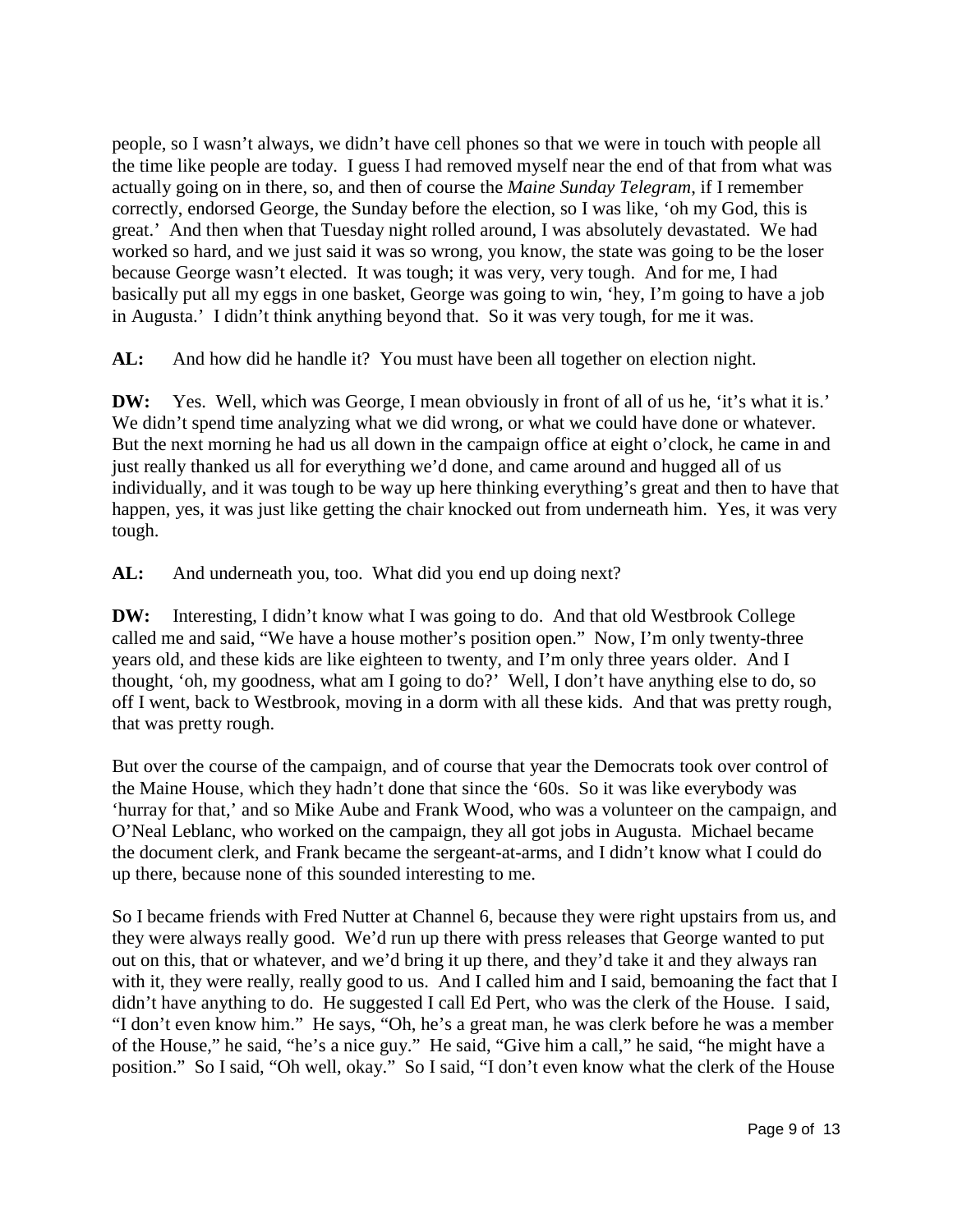did." I had no idea what went on behind the scenes with the legislature, that was nothing I knew anything about. So anyway I called, and I got an interview. Now, this was in maybe December of that year, and so I went up and I interviewed with Ed, and he said, "Well I'll have to get back to you on it," he said," I don't know exactly right now, and I'm still interviewing people, but I'll get back to you." So I said, "Well okay."

So I stayed on at Westbrook, and while I was at Westbrook, what I would do is, at night I would go down to George's law office, which is where he had moved my little mag card typing machine, and I would sit there and run all of the thank you notes for everybody that worked on the campaign, all the volunteers, everybody, I would do that night after night after night. And probably the saddest thing would be when I'd get a big bunch of them, George would come in at night and he would sit down, he would sign every single one of these letters. And that was so sad for me, because here I was typing these letters about losing an election, and there was George having to come in and sign them. But he felt very strongly that he was going to be the one to sign these letters, and he put personal notes on everything. Even the little thank you notes that I did during the campaign, he would sign and put 'thank you,' he'd write something special on each letter. It was incredible. And remember names -

AL: You'd have to have a good memory, I was going to say.

**DW:** Always remember names and faces, oh, that astounded me, how he could do that. It was incredible. But so anyway, getting back to going to work after that, so I didn't hear from Ed, I didn't hear anything. And then, so it's coming around to the kids were going home for vacation at college, over Christmas, and they wanted to know what I was going to do. I said, "Well, I'm really looking for a job for something else, I don't see this as being my career. But I will commit to stay with you through January, but then after that I don't know."

Well finally Ed calls me. I guess it was right in the beginning of January, it must not have been, it must have been [a] couple weeks before January 1st, and I said, "Well I'm sorry," he offered me a job, and I said, "I'm sorry, I've just committed to Westbrook College for the month of January." And I don't have this firsthand, I was told this afterwards that, and Frank Wood, who was already up there and was in John Martin's office (of course John was the speaker), and that Ed went in and said, "She won't come. I offered Debbie the job and she's not taking it, she's committed to go through January." And John said, "Well tell her she can come in February," so that's what they did.

I know George had talked to John about, I mean he did a lot to help all of us get jobs – Tony Buxton got a job up there, Barry Valentine was up there – so John was very good about helping those of us who had been employed in the campaign. So anyway, I went up. They suggested that since the kids were on break and the legislature was going, and if you believe it or not, on January 1st, New Year's Day was their opening day, that I should come up and see what was going on. So I said, "Okay," so I went up. And Ed said to me, the daily calendar that they put together for the members, I'd never seen one before, and he kept bringing me these things to type, and they were things that were for the calendar. And he looked at me and he said, "Well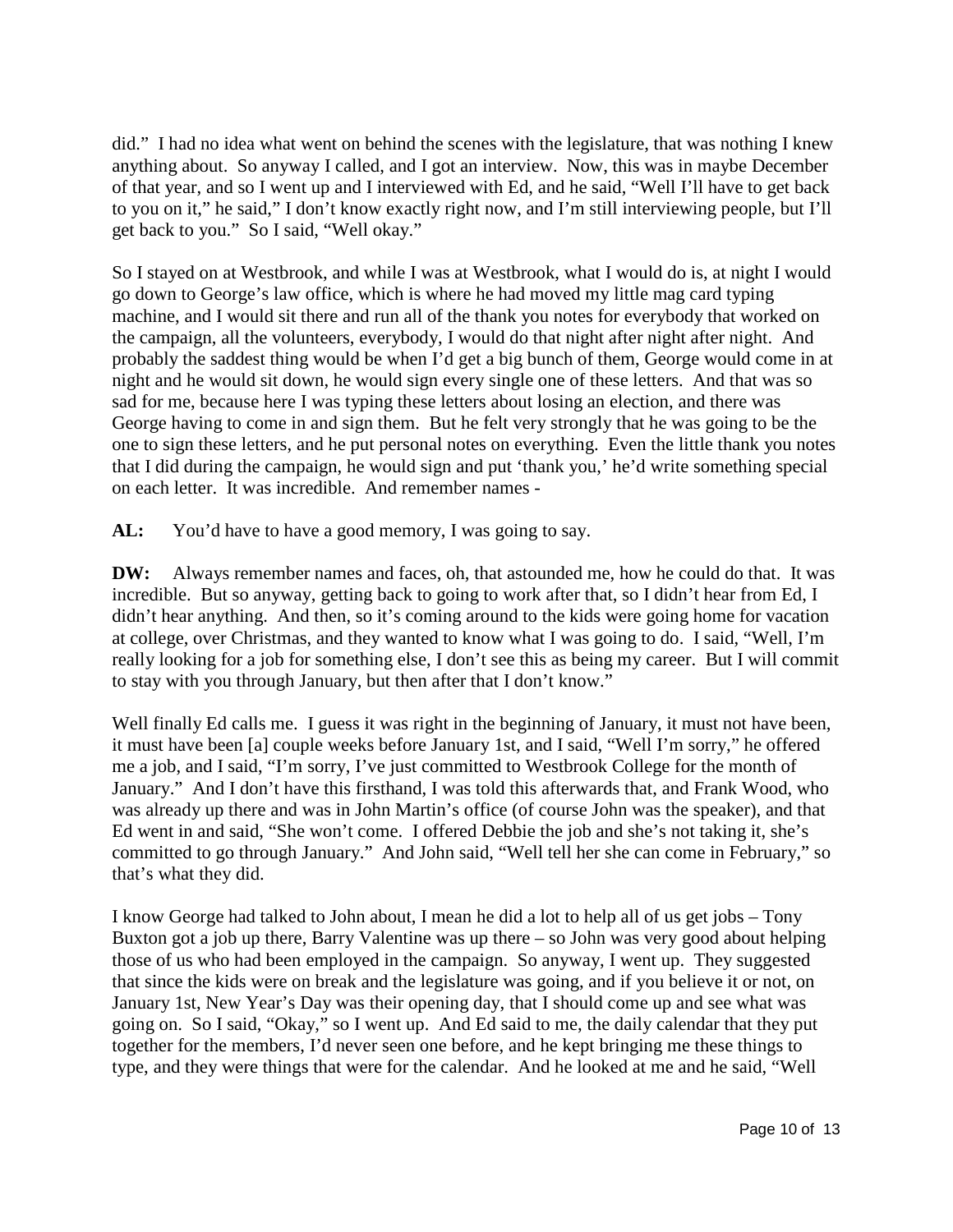how do you like typing the calendar?" "Well, it's all right," I mean I was typing verbatim, what they told me, it was just copying something out of a book, no thought behind it. I said, "It's all right." He said, "Okay, well you can be the calendar clerk." I said, "Okay." I had no idea what that was.

And of course then I left and came back to Westbrook, and then eventually went up there in February. Well, the calendar clerk was a lot more involved than I ever realized it was, and if I had known what he was asking me to do, I would have said no. But it all worked out well because that first year I typed the calendar, and I really got to know the process, I really learned the parliamentary procedure, and where bills go and how they get through the process, and the steps. Then the second year, the person who was the assistant clerk took a leave, so they appointed me to fill in for him, and then at the next election I got elected and I stayed there for eighteen years, as assistant clerk. And then I took over for Ed when he retired.

**AL:** So later on, did you ever get involved in more of George Mitchell's campaigns, or was that really once you went into (*unintelligible*)?

**DW:** I think by then – I'm trying to think. Well, I was thrilled when Brennan appointed him to take over for Muskie when Muskie got the [secretary of state appointment].

**AL:** In 1980, yes.

**DW:** And the room, the day that, because we all heard whisperings that he was going to appoint George, that was who it was going to be, and so everybody, Chuck Cianchette, I could really remember him, but a lot of the people who had worked on George's campaign, even just as volunteers, came to Augusta, and this room was packed with George supporters when Brennan was going to make the announcement. And sure enough, he made the announcement that it was George, and all I remember was turning around looking at Chuck Cianchette, and we were both were like this, with our thumbs up, just thrilled, just thrilled for him. George needed to be in an elected position, he had too much to offer to not be in a policy making position. And we were just absolutely thrilled for him. But I think after that, I didn't get involved directly in a campaign.

**AL:** Just like as an interested observer?

**DW:** Yes. I mean because of my job, I was involved in a lot of the House races themselves, when they came around. But, and I'm trying to think, he took over for Muskie it must have been in '81, '82?

**AL:** 'Eighty.

**DW:** 'Eighty, was it '80?

**AL:** May of '80, and then he had to run, the reelection was in '82.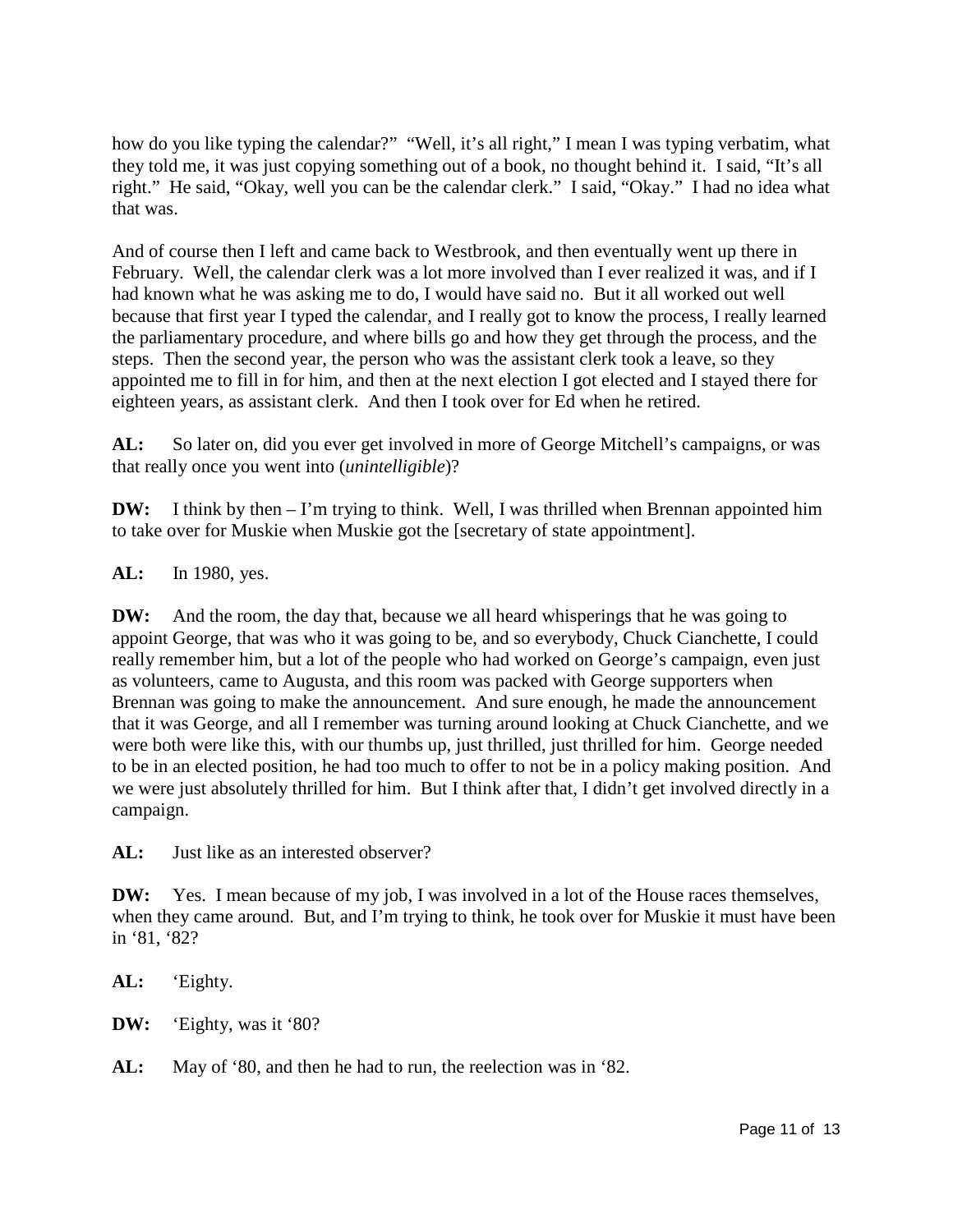**DW:** Okay, no, I wasn't involved. My daughter would have been just a baby then, so I wasn't, but that added responsibility. No, I didn't participate that year, for sure. So no, I didn't, but I always followed what George did, and whenever George came to the State House I was always there to greet him and say hello to him. But it was a wonderful experience, absolutely wonderful. His family's great, his brother.

AL: You got to know them a little?

**DW:** His brother Robbie, and his brother Swisher, and their wives, Janet and Prin, and Barbara, his sister. I didn't know his brother Paul too well, he wasn't as involved, at least with us, as the others were. But yes, they were great. And Sally, I knew Sally, and Andrea.

AL: Was Sally very visible or active in that gubernatorial campaign, or sort of quietly?

**DW:** No, she wasn't. We always got the impression that she did not want George to be in politics, so no, I mean she was not out there giving speeches or anything like that. But I liked Sally a lot, and I felt, this was another area, I told Sally at one point, I said, "If George wins, I don't want to work for him," I said, "I'd like to work for you in the Blaine House."

### **AL:** Oh, that's neat.

**DW:** And I just want to get one thing in about Joe Angelone, we talked about him. He was, of course he had his pizza parlor right up the street from us, on Congress Street. That man fed, I mean we did not make much money. I think, and I hope I'm not mistaken in this, I think I made maybe between, somewhere between twenty-five and thirty-five dollars a week, working for George. We never had any money. And we'd run up there with our heads hung and we'd say, "Joe, can we have a pizza, or can we have…?" He never said no, he just always gave us whatever we wanted. "Anything else you need, you sure, is that enough?" Or we'd go up there and just ask him, just to get away, out of the office for a minute, just go sit up there, and he was just always great to us, always.

**AL:** I mean it's a different, another kind of support in terms of the campaign and, well young people especially are usually short on money.

**DW:** Oh yes, and we were, that's for sure. But he was wonderful to us.

AL: Is there anything else that I haven't asked that you think is important to add?

**DW:** No, I can't think of anything.

**AL:** Well, I thank you so much for your time.

**DW:** Well thank you.